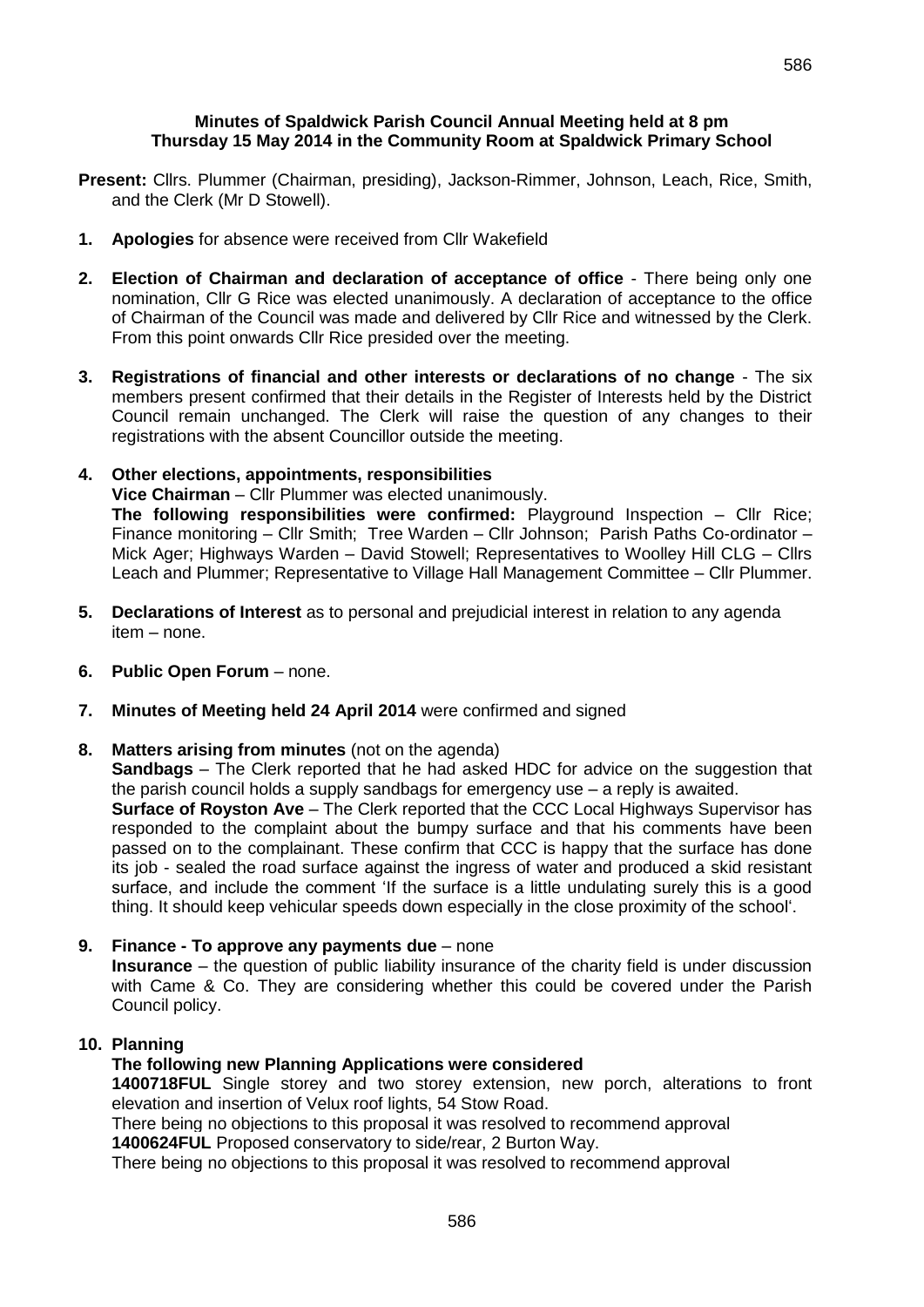**The following matters relating to applications pending decision by the Local Planning Authority were noted** – no response was deemed necessary.

**1301600FUL** 9–11 Thrapston Road – additional documents dated 04/02/14 have been added to the HDC website **–** these cover Permeable Block Paving of the entrance area,

**1400413FUL & 100414LBC** 27 High Street - Description changed to 'Replacement of clay roof, installation of velux window, rainwater goods', as like for like repairs to dormer window need neither planning permission or listed building consent.

**1400417FUL & !00418LBC 2**7 High Street – Description changed to 'Part demolition of front boundary wall, build new boundary wall with timber gates to vehicle access' as removal of the yew tree needs neither planning permission or LBC. A further report by the HDC Landscape Officer accepts removal of the yew tree but suggests a condition relating to its replacement.

### **11. Inspection / Repair / Replacement of Assets**

**War Memorial renovation** – a reply is awaited in response to the Request for Quotation.

**Street Lighting PFI** – This is awaiting confirmation that Littlecotes Close will be included in the scheme despite a recent statement by Balfour Beatty to the contrary. The latest comment from BB received 13 May says that they will check the contractual position with Cambridgeshire County Council. The Clerk has pointed out that, in any event, it is important to consider the location of two of these lights when planning the scheme in Thrapston Road as No. 1 is outside 8 Thrapston Road and No 2 is outside 2 Littlecotes Close which faces Thrapston Road.

To date no residents have requested copies of the proposal summary which was referred to in the May Spaldwick News, and no comments have been received from residents. This is disappointing as comments have to be submitted to BB by 13 June if they are to be taken into account

**Children's Play Area** – Cllr Plummer reported that he had examined the safety surface repairs and agreed with the previous reports that they were unsatisfactory. Following discussion it was resolved that the Clerk should inform the contractor accordingly and ask to be notified as to how and when they propose to remedy the deficiencies.

#### **12. Highways, footpaths, byways etc.**

**Village Grass Cutting additional areas** – It was noted that the Clerk had negotiated a reduction in Ferguson's original quotation to £40 per cut; and that following consultation with members by email this price was accepted. Council confirmed its acceptance of this action.

**Footpath Improvements** – It was noted that the stile at the southern end of footpath 17 which is one of the footpaths through the field south of the primary school has recently been replaced with a pedestrian gate; and that within the next 6 weeks or so four old footbridges north of the A14 are to be replaced. Three of these are on the path between the Ellington Brook and Belton's Hill and the last one is where the footpath divides and heads off towards Woolley.

**Local Highway Improvement Initiative** – The Project Engineer has been in contact to say he has returned from leave and is picking up the project again.

# **13. Correspondence**

**Spaldwick School** – The Head has advised of several changes to be made in July to the furniture in the Community Room, including replacement of the low backed seating by stacking banquet style chairs.

**HDC** – Parish Councils are asked to publicise HDC's new policy to use their discretionary powers to award up to £1,000 retail rate relief to small retailers in the district. The Clerk agreed to inform The George, The Shop 'No12' and Spaldwick Service Station.

**Housing Related Support for Older People - Update for Parish Council Members** – circulated by email May 1.

**CCC Key Issues Briefing May 2014 –** circulated by email May 10